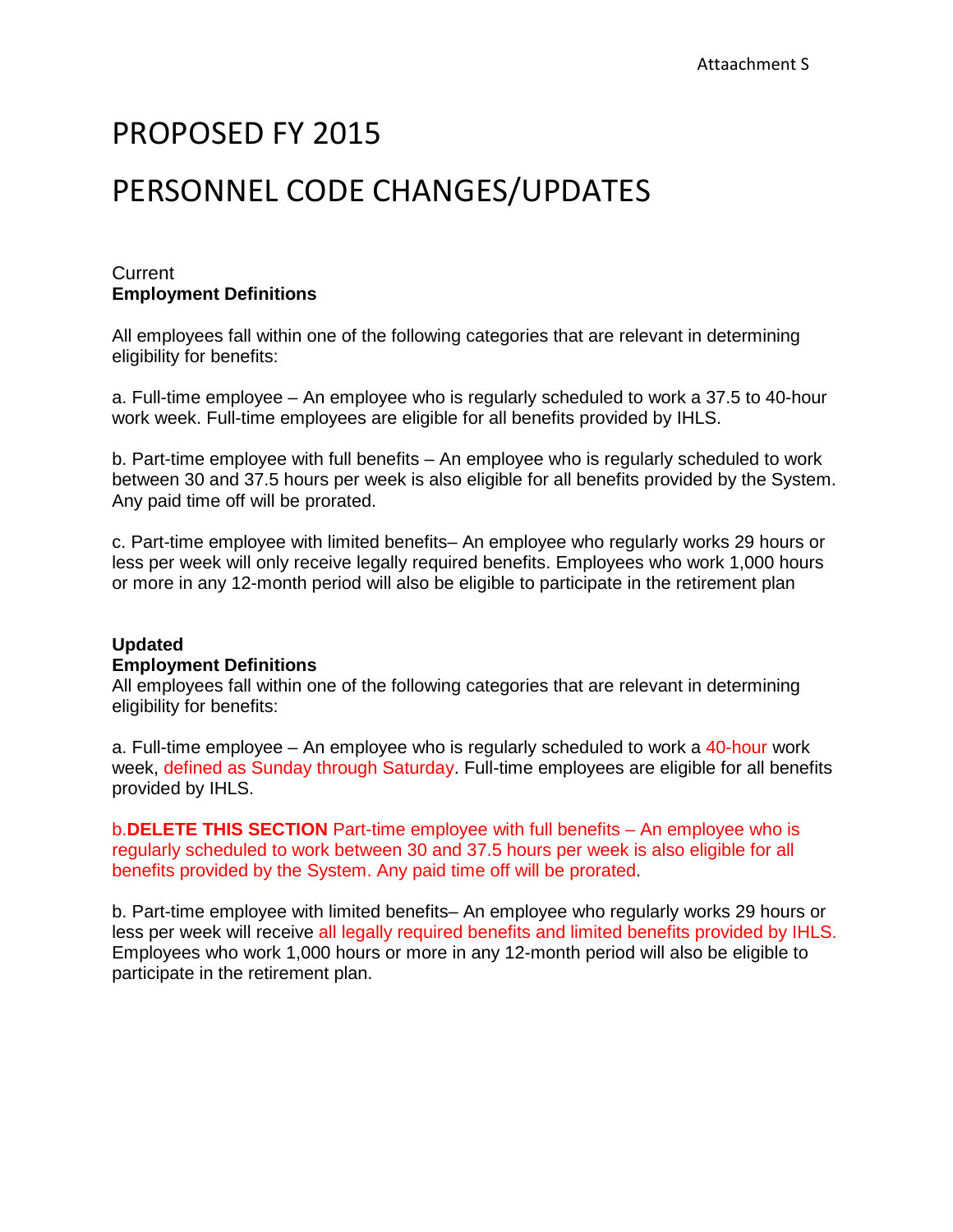## **Current**

#### **Position Descriptions**

The Executive Director approves all position descriptions and has the final authority for salary matters within the parameters established by the Board-approved pay range schedule. Position descriptions should be periodically reviewed and updated to ensure relevance.

#### **Updated**

#### **Position Descriptions**

The Executive Director approves all position descriptions and has the final authority for salary matters within the parameters established by the Board-approved pay range schedule. Each year during the performance evaluation process, position descriptions will be reviewed and updated to ensure relevance. A current signed job description is always kept in each employees file.

## **Current**

## **Recruitment**

Positions will be filled with the best qualified person. The selection process will be competitive. Determinants for identifying the best qualified person may include, but not be limited to education, technical or professional training, levels of expertise (skills, knowledge, and abilities), interview results, background check, and fitness for duty physicals.

## **Updated**

#### **Recruitment**

Positions will be filled with the best qualified person. The selection process will be competitive. Determinants for identifying the best qualified person may include, but not be limited to education, technical or professional training, levels of expertise (skills, knowledge, and abilities), interviews, background and reference checks, and pre-employment drug screening.

#### **Current**

#### **Offers of Employment**

All letters of offer must be in writing from the Executive Director. It should be understood that such letters of offer do not constitute a contract for employment. Offer letters may be contingent on a fitness for duty physical and a background check. Background checks may include a criminal check, proof of a valid social security number and driver's license, verification of educational credentials, and a good driving record. Background checks and fitness for duty physicals will be at the expense of IHLS. High school students may submit the results of a recent school physical in lieu of having a fitness for duty physical. No person will be denied employment by reason of a physical or mental handicap which, with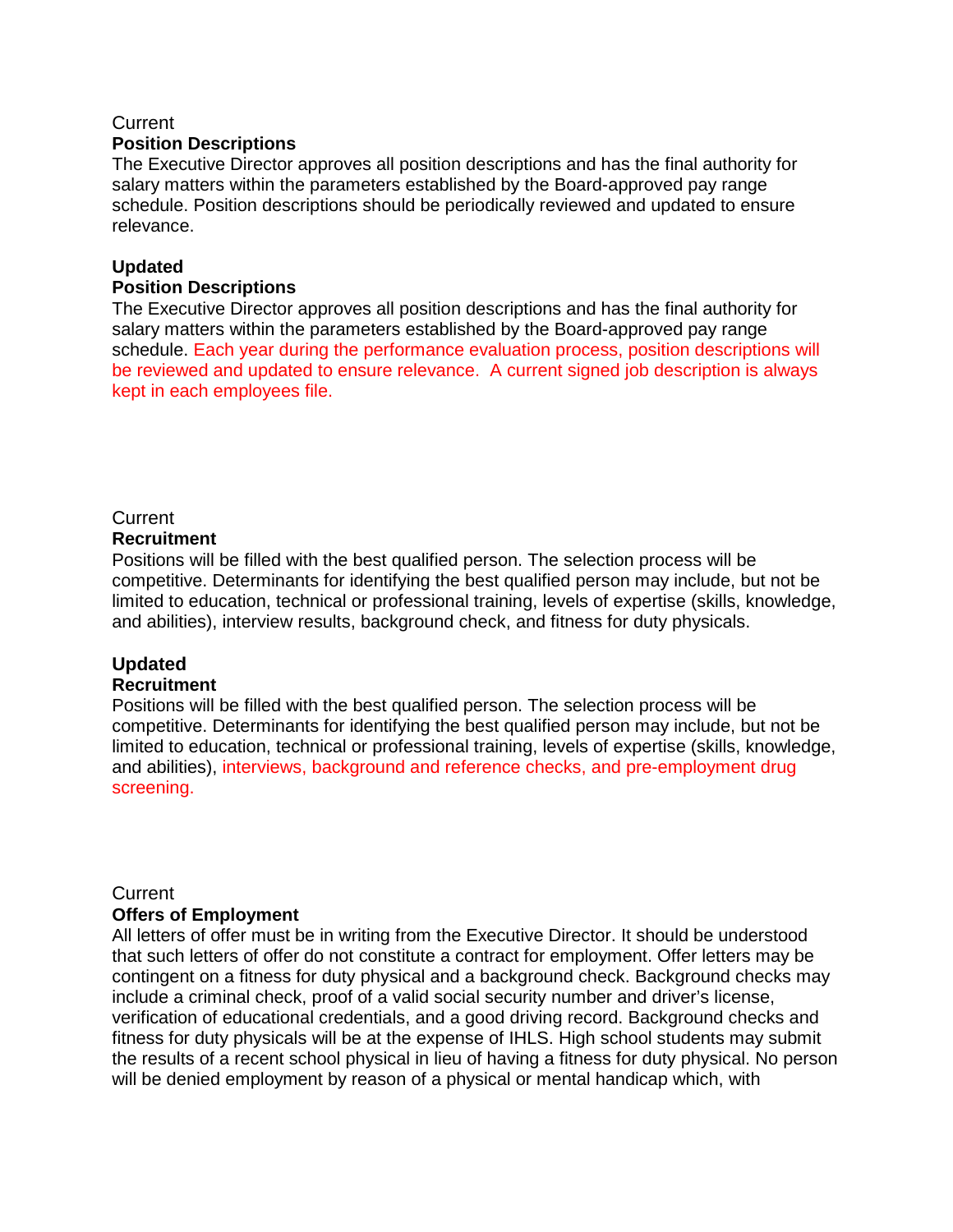reasonable accommodations, does not prevent the performance of essential functions of the position to be filled

## **Updated**

#### **Offers of Employment**

All letters of offer must be in writing from the Executive Director. It should be understood that such letters of offer do not constitute a contract for employment. Offer letters may be contingent upon a fit for duty exam, successful drug screen and background check. Background checks may include a criminal check, proof of a valid social security number and driver's license, verification of educational credentials, and a good driving record. Background checks, fit for duty exam and pre-employment drug screens will be at the expense of IHLS**.** High school students may submit the results of a recent school physical in lieu of having a fitness for duty physical. No person will be denied employment by reason of a physical or mental handicap which, with reasonable accommodations, does not prevent the performance of essential functions of the position to be filled.

#### **Current**

#### **Probationary Period**

All new employees and current employees promoted to a higher job classification will have a probationary period of six months. During this period, the employee is mentored, trained, and evaluated to help him or her achieve effective job performance. Any results of employee performance will be reviewed by the supervisor and the Executive Director.

#### **Updated**

#### **Probationary Period**

All new employees and current employees promoted to a higher job classification will have a probationary period of three months. During this period, the employee is mentored, trained, and evaluated to help him or her achieve effective job performance. A 90-day performance evaluation will be completed to determine if the employee should continue in the position. The results will be reviewed by the supervisor, the HR Representative and the Executive Director.

#### **Current Discipline**

Every effort will be made to conduct disciplinary matters in a professional and constructive manner. Discipline may include constructive counseling, additional training, establishment of a probationary period, demotion, suspension or termination. All disciplinary action should be documented and discussed with the Executive Director. Actions of suspension or discharge must be made by the Executive Director.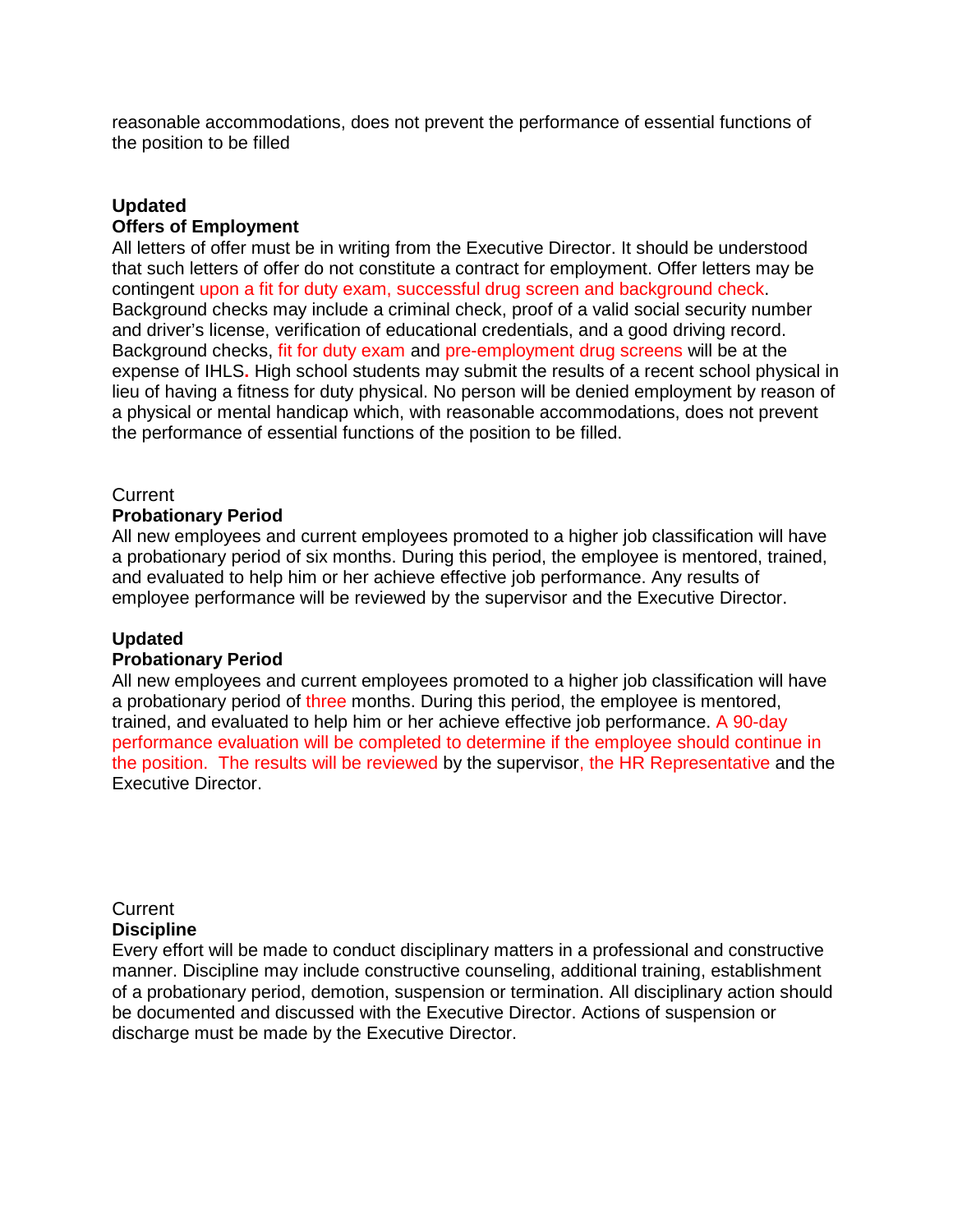## **Updated**

## **Discipline**

Every effort will be made to conduct disciplinary matters in a professional and constructive manner. Discipline may include constructive counseling, additional training, establishment of a probationary period, demotion, suspension or termination. All disciplinary actions require a disciplinary action form which is permanently placed in the employee's personnel file. The employee, supervisor, manager and the HR Representative are required to sign the disciplinary notice. Actions of suspension or discharge must be made with the Executive Director's approval and in the presence of the HR Representative.

#### **Current Termination For Cause**

Termination for cause (or dismissal) refers to the termination of an employee because of misconduct or unsatisfactory performance. Termination for cause requires accurate documentation indicating the specific circumstances leading to the dismissal and any corrective action that was recommended to alleviate the situation. Any recommendations for termination for cause must be reviewed and approved by the Executive Director.

## **Updated**

## **Termination**

## **For Cause**

Termination for cause (or dismissal) refers to the termination of an employee because of misconduct or unsatisfactory performance. Termination for misconduct is usually swift and without notice but thoroughly documented. Termination for cause as a result of unsatisfactory performance requires accurate documentation in the form of a performance improvement plan (PIP), indicating the specific reasons for performance improvement, any corrective action and/or training required to improve the performance and the next steps, including and up to termination, if successful improvement is not achieved. Any recommendations for termination for cause must be reviewed by the HR Representative and approved by the Executive Director.

## **Current**

#### **Pay Periods and Direct Deposit**

Pay is highly encouraged to be received through direct deposit and will occur biweekly on alternate Fridays. Any employee not desiring direct deposit must notify the Fiscal Officer at least 14 days prior to any pay date.

The pay period covered by each check will be the two-week period previous to the week in which the paycheck is issued.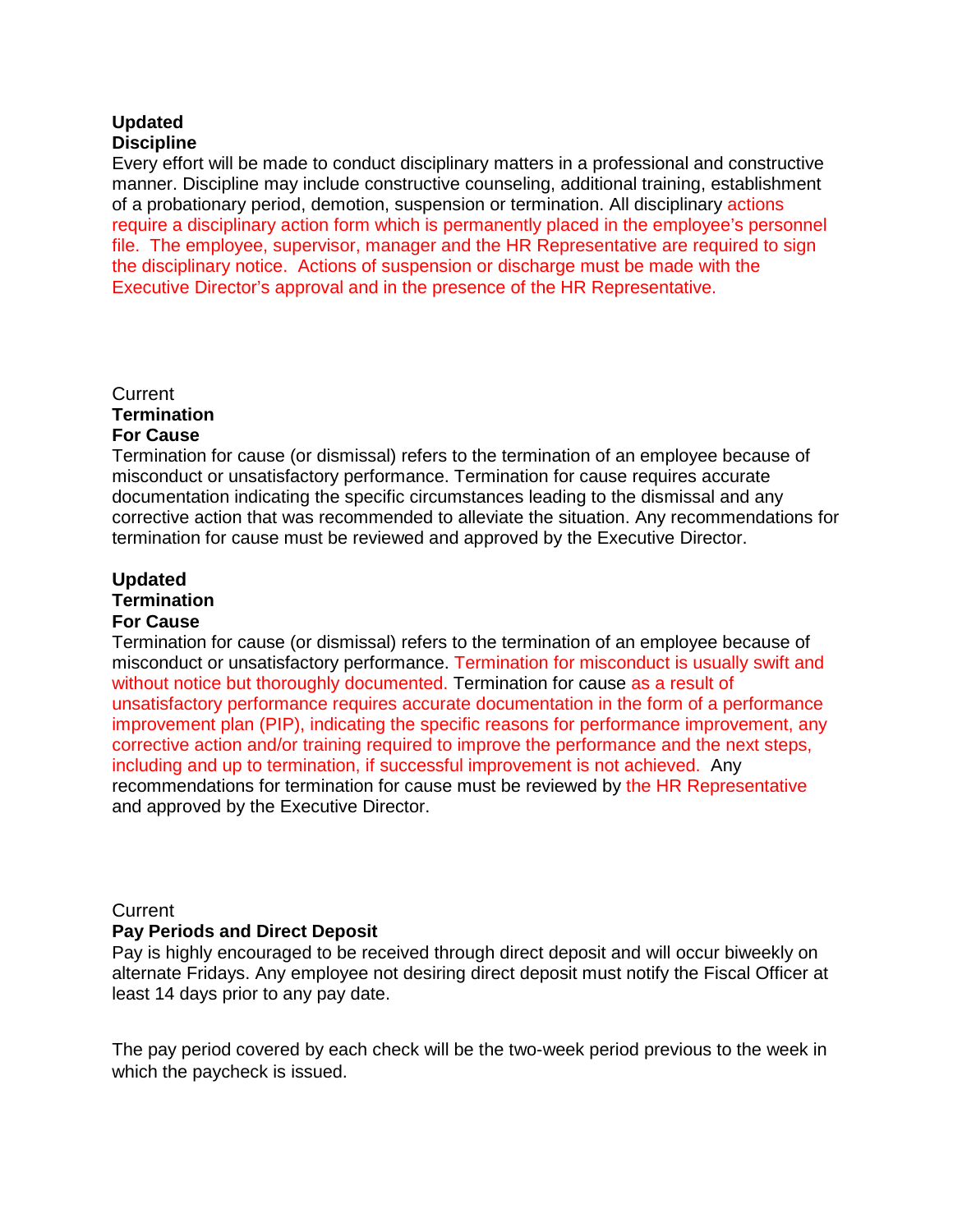#### **Updated**

#### **Pay Periods and Direct Deposit**

Payday is biweekly on alternate Fridays and covers the two-week period previous to the week in which the paycheck is issued. Pay through direct deposit required. Employees who do not have an account with a financial institution can elect to have their pay deposited to a pay card. (Fees apply). Employees can assign up to four separate ACH deposits. Allow for a 14-day processing period on all new ACH set-ups and/or changes.

#### **Current**

#### **Overtime and Compensation**

From time to time, an employee may be asked to work overtime. State and federal laws covering overtime compensation for non-exempt employees will be followed. An employee working 40 hours in a given Sunday through Saturday cannot consider sick or personal leave in determining the 40 hours necessary to receive overtime compensation.

Non-exempt employees who are required to work in excess of a 40-hour work week will be given overtime compensation at the rate of 1.5 hours for each hour over 40 hours.

Exempt employees who are required to work in excess of a 40-hour work week may be given time off at the rate of one hour for each hour over 40 hours worked. Earned time shall be used within thirty calendar days following the time worked. The Executive Director must approve any exceptions to this policy.

Compensatory pay or time off will be earned and taken in no less than 30 minute increments

#### **Updated**

#### **Over-time, Bonus-time and Compensation**

From time to time, an employee may be asked to work overtime. State and federal laws covering overtime compensation for non-exempt employees will be followed. An employee working 40 hours in a given work week, Sunday through Saturday cannot consider sick, vacation, holiday or personal leave when calculating the 40 hours necessary to receive over-time hours. Only actual hours worked can by calculated for over-time.

State and Quasi-State entities such as IHLS are allowed to use compensatory time off to help offset non-exempt employees over-time costs.

Non-exempt employees who are required to work in excess of a 40-hour work week will be given compensatory time off at the rate of 1.5 hours for each hour worked over 40 hours. The maximum accrual at any time is 240 hours. Any hours earned over the 240 threshold must be paid as prescribe by law. Non-exempt employees can take compensatory time off whenever they want as long as it doesn't conflict with business necessity and their immediate supervisor has approved the time off. Any unused compensatory time will be paid out to the employee (at the current rate) upon separation from employment.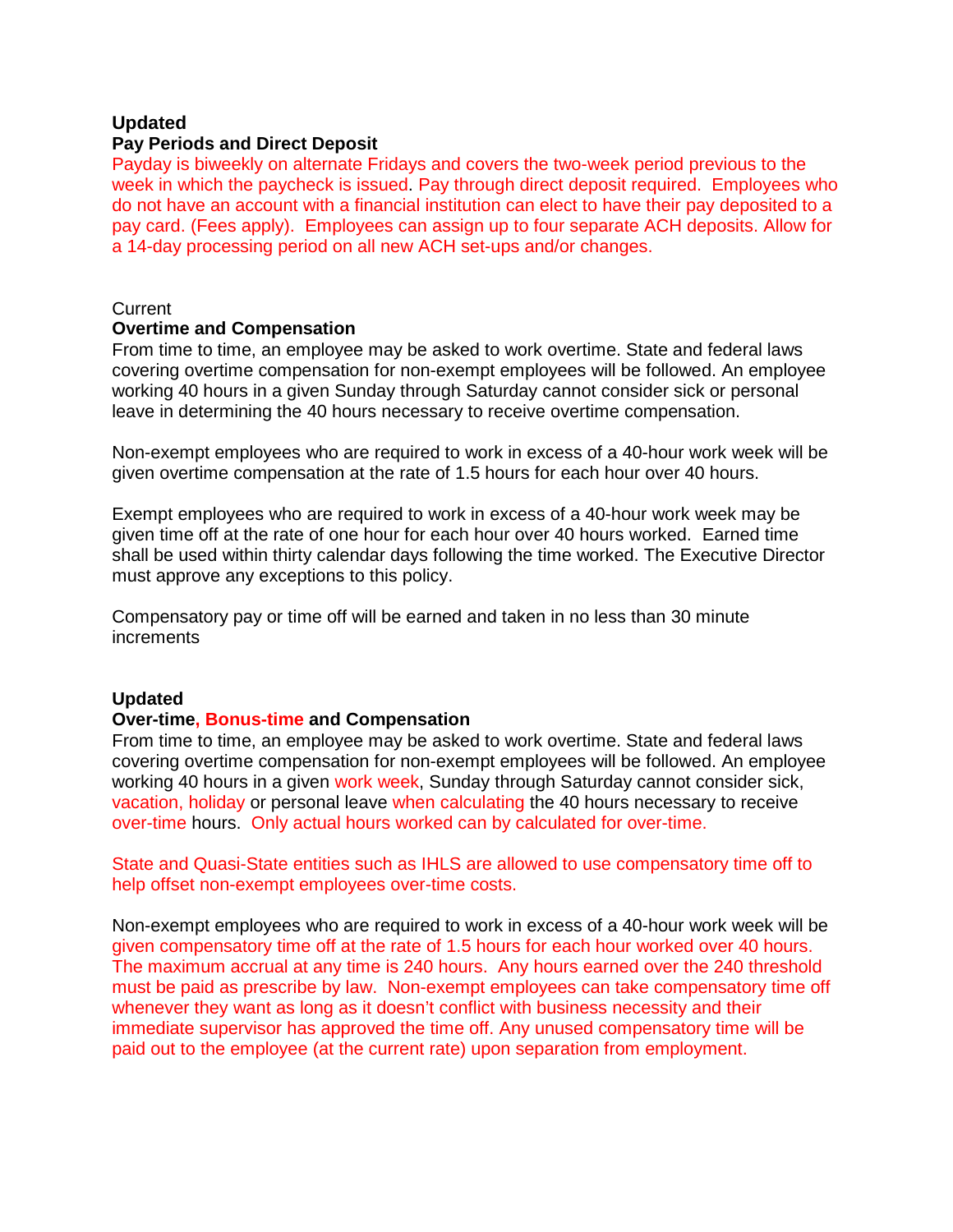Since exempt employees are not paid compensation for overtime, any time over 40 hours for Exempt employees shall be referred to as "bonus-time" overtime. Exempt employees who are required to work in excess of a 40-hour work week may be given bonus-time off at the rate of one hour for each hour over 40 hours worked. All earned bonus-time must be used within thirty calendar days following the time worked. Exempt employees will never receive pay for unused bonus-time off, the law does not allow for such payments. The Executive Director or the HR Representative must approve (in writing) any exceptions to this policy.

All compensatory time and bonus time will be earned and taken in 30 minute increments.

#### Current

#### **Work Schedule**

Full-time employees are scheduled to work either a 37.5 or 40-hour work week measured from Sunday through the following Saturday. For professional employees, it is understood that work will be performed as required by each position; but to the extent possible, the basic work week will remain at 40 hours. Each employee must have a work schedule (including time for an unpaid lunch) approved by his or her supervisor and the Executive Director. An employee may occasionally work flex hours during a week with the permission of his or her supervisor, but may not work over their regularly scheduled work week. Changes in schedules and working from home must be approved in advance and may be allowed when the fulfillment of work responsibilities will not be adversely affected. Employees unable to report to work at the scheduled time must notify their immediate supervisor or the Executive Director as soon as possible.

#### **Updated**

#### **Work Schedule**

Full-time employees are scheduled to work a 40-hour work week measured from Sunday through the following Saturday. For professional employees, it is understood that work will be performed as required by each position; but to the extent possible, the basic work week will remain at 40 hours. Each employee must have a work schedule (including time for an unpaid lunch) approved by his or her supervisor, the HR Representative and the Executive Director. Employees unable to report to work at the scheduled time must notify their immediate supervisor, the HR Representative or the Executive Director as soon as possible.

#### NEW

#### Flex Hours and Telecommuting

An employee may occasionally work flex hours during a week with the permission of his or her supervisor, but may not work over their regularly scheduled work week. Your immediate supervisor, the HR Representative or the Executive Director must approve in advance, changes in regular work schedules and working from home schedules.

Historically, telecommuting was created as a benefit for high performing and long tenure employees. IHLS approach is to help employees balance work and home life situations.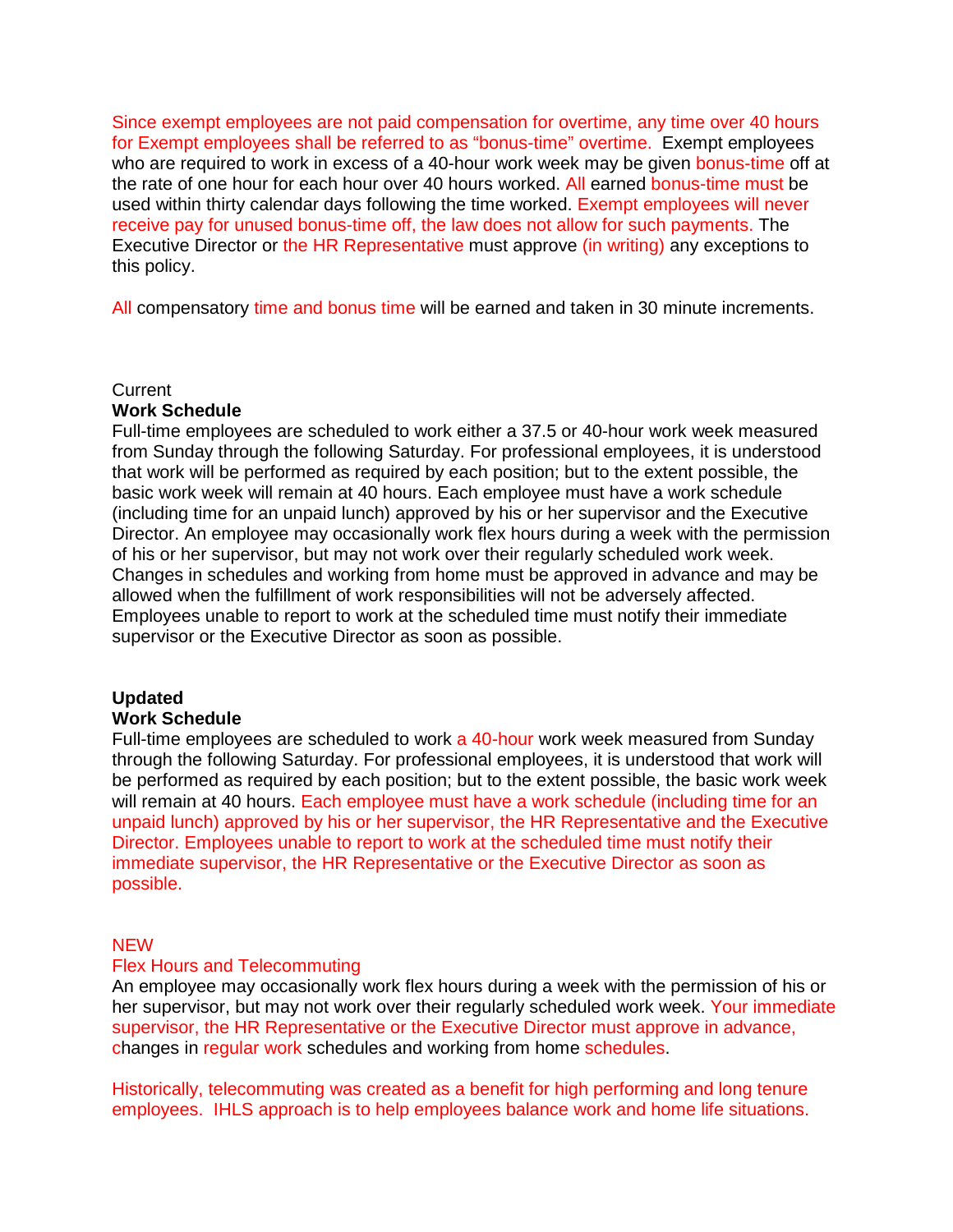While some positions allow for telecommuting, others do not, i.e., driver, sorter, page. If a position allows for telecommuting, it will be indicated on the job description. Telecommuting may also be an option for certain circumstances as ADA accommodations and FMLA, which will be decided on a case by case basis through the HR Representative.

Working from home will **only** be authorized if the fulfillment of work responsibilities will not be adversely affected

All approved telecommuters:

- 1. Earn the same rate of pay as scheduled for their current position.
- 2. Must be available by phone and email when telecommuting.
- 3. IHLS will provide a laptop and the regular maintenance and up keep of the laptop but the employee is responsible for all office supplies and furnishings such as paper, pens, ink, desk, chair, file cabinet, printers, etc.
- 4. The employee is responsible for any and all telephone and internet charges incurred, initial and/or on-going fees.
- 5. If an injury occurs while telecommuting, it is the employee's responsibility to complete and submit an incident report to their immediate supervisor, the HR Representative or the Executive Director within 24 hours.

Occasional telecommuters:

- 1. Telecommute less than 5-10 hours per week.
- 2. Need prior authorization from their immediate supervisor, the HR Representative or the Executive Director.

Regular telecommuters:

- 1. Telecommute more than 10 hours per week.
- 2. Must physically work at least 2 days per week in their assigned location, unless otherwise stated in the telecommuting agreement.
- 3. Required to sign a detailed telecommuting agreement which outlines the nature of work to be performed, the equipment, supplies and/or training needed, number of hours and days per week and any other pertinent information relating to the position or assignment. (See attachments for sample telecommuting agreement.)
- 4. The employee, immediate supervisor, the HR Representative, and the Executive Director must **all** sign the telecommuting agreement.

**Current** 

#### **Personal Appearance**

Individual personal appearance affects the perception of the professionalism at IHLS. All employees must dress appropriately and maintain a high standard of personal hygiene. Consistent with other policies, clothing should not contain any advertisements of alcohol or cigarettes and should not have any offensive language or images.

"Business casual" and modest dress is appropriate for employees in the workplace. Business casual attire means dressing professionally yet looking relaxed and neat. Even in a business casual work environment, clothing should be pressed and never wrinkled. Torn,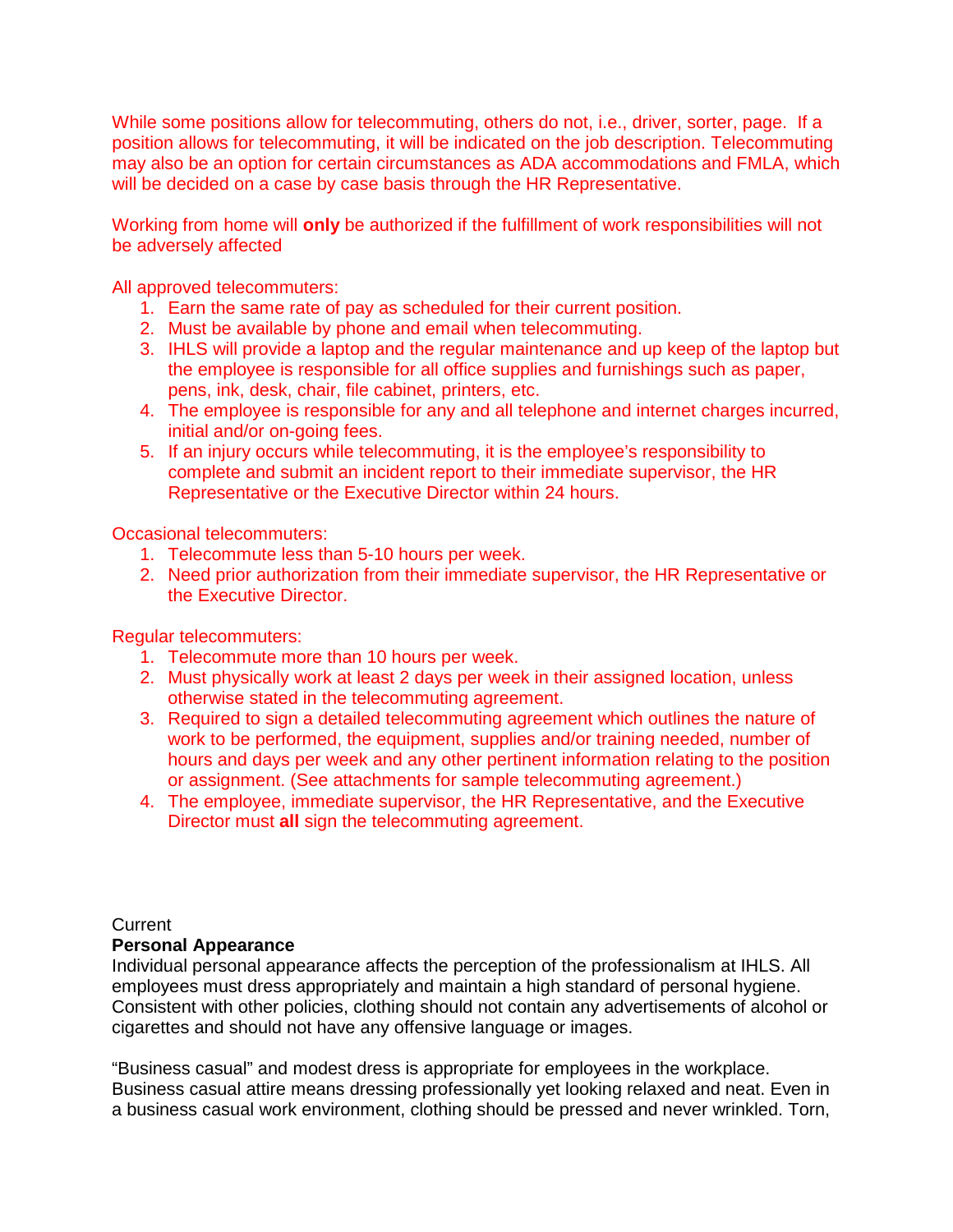dirty, or frayed clothing is unacceptable. The employee should always take into account with whom they are meeting throughout the day. Their attire should always be more professional when meeting with member libraries and others. Exceptions (such as sweatpants, sweatshirts, shorts, and tee shirts) may be made for employees involved in special projects or on days designated by the Executive Director. Employees are encouraged to wear shoes other than tennis shoes.

Because of the nature of work performed, delivery drivers may wear sweatshirts and jeans, but must be modest in their appearance. Although hard-toed shoes are preferred, tennis shoes or shoes made of canvas-type material are acceptable. During warm weather, delivery drivers may wear appropriate length shorts. All delivery drivers must have appropriate identification.

The Executive Director (or designee) must approve any exceptions to the parameters established in this policy.

### **Updated**

#### **Personal Appearance**

Individual personal appearance affects the perception of the professionalism at IHLS. All employees must dress appropriately and maintain a high standard of personal hygiene. Consistent with other policies, clothing should not contain any advertisements of alcohol or cigarettes and should not have any offensive language or images.

"Business casual" and modest dress is appropriate for employees in the workplace. Business casual attire means dressing professionally yet looking relaxed and neat. Even in a business casual work environment, clothing should be pressed and never wrinkled. Torn, dirty, or frayed clothing is unacceptable. The employee should always take into account with whom they are meeting throughout the day. Their attire should always be more professional when meeting with member libraries and others. Exceptions (such as sweatpants, sweatshirts, shorts, and tee shirts) may be made for employees involved in special projects or on days designated by the Executive Director. Employees are encouraged to wear shoes other than tennis shoes.

Because of the nature of work performed, delivery drivers wear uniforms which consist of IHLS logo shirt, IHLS logo hat (optional), black/blue, khaki or denim pants and although hard-toed shoes are preferred, tennis shoes or shoes made of canvas-type material are acceptable. During warm weather, delivery drivers may wear appropriate length shorts. All delivery drivers must have appropriate IHLS identification.

The Executive Director or the HR Representative must approve any exceptions to the parameters established in this policy.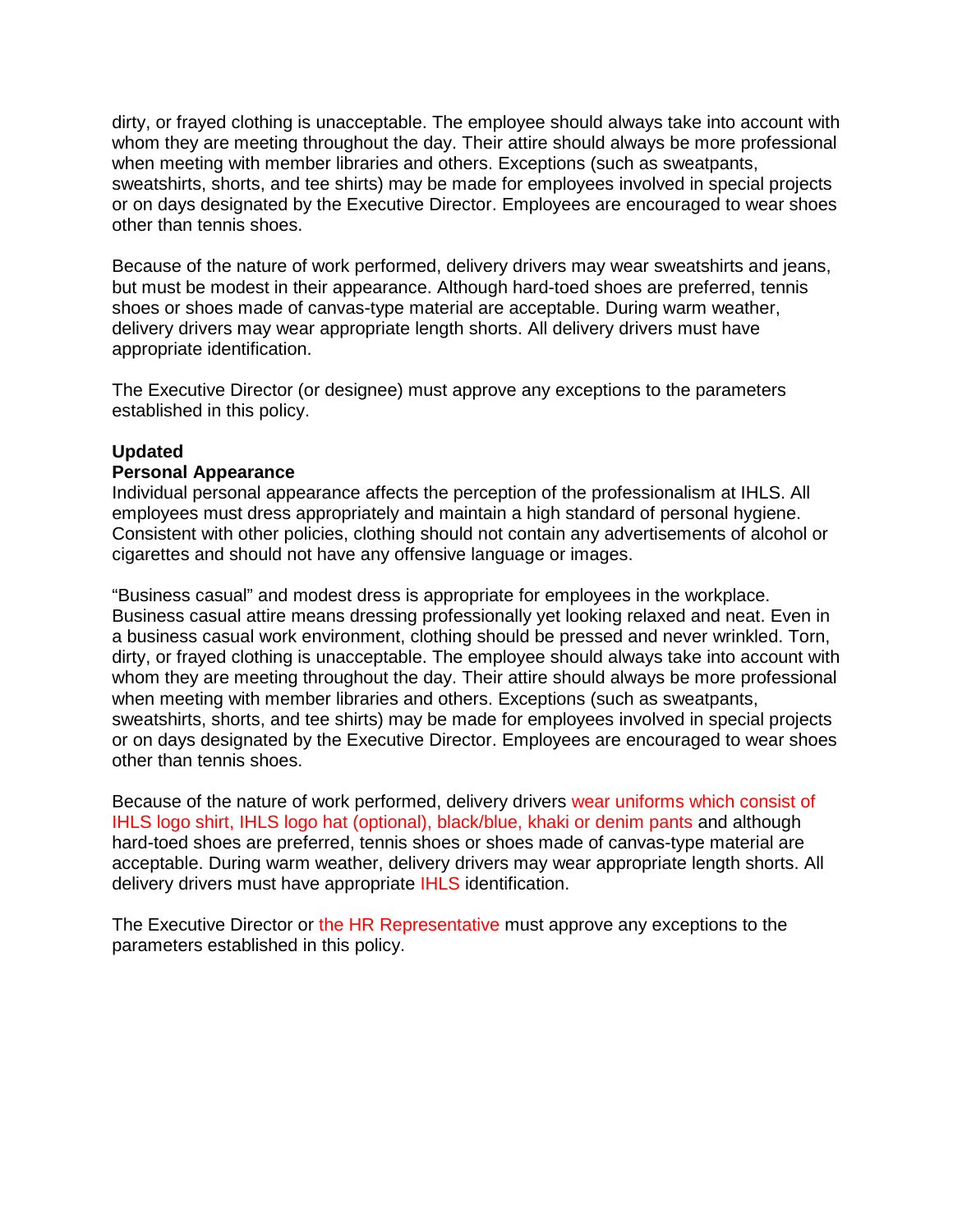#### **Current Medical Leave**

All full-time employees earn medical leave with pay at the rate of 12 days per fiscal year, accrued each pay period. Employees working 30 or more hours, but less than 40 hours a week, earn medical leave on a pro-rated basis. Medical leave is accumulated without a maximum.

The medical leave may be used for personal illness, injury, or medical appointments or for occasions which require the employee to be the primary caregiver for a member of the immediate family or household who is ill or injured.

"Immediate family" consists of parent/guardian, child, grandparent, grandchild, spouse, domestic partner, parent of spouse, brother, sister and all parallel step and foster relationships. "Household" includes anyone maintaining a family relationship living in an employee's home or any situation in which the employee is serving in loco parentis (a person who has put himself/herself in the situation of a lawful parent by assuming the obligations incident to the parental relationship).

Retiring IMRF members may receive pension service credit for unused medical leave per the guidelines specified by IMRF. There will be no other compensation for medical leave earned but not taken, and each employee is expected to exercise good judgment and prudence in taking such leave.

Any employee who anticipates being absent for three workdays or more is required to file under the Family Medical Leave Act. After three consecutive days of medical leave, a doctor's statement may be required to return to work. A doctor's statement may also be required to ensure that an employee is fit for duty or when an employee is suspected of abusing his/her medical leave privileges. The doctor's statement must include information on the nature of the illness/injury and the date the employee is fit to perform his/her duties and return to work.

A Sick Bank shall be created to allow staff to donate sick days for the benefit of staff members who have a serious medical condition requiring an extended absence, and who have exhausted their own sick, vacation and personal leave. The Executive Director shall establish procedures governing the establishment, eligibility criteria, operation, and dissolution of the Sick Bank. An employee must have been employed by IHLS for a minimum of one year. No more than 30 days may be used by any employee. Any unusual situations can be addressed by a recommendation to the Board of Directors.

## **Updated**

## **Medical Leave**

All full-time employees earn medical leave with pay at the rate of 12 days per fiscal year, accrued each pay period. DELETE THIS SENTENCE…Employees working 30 or more hours, but less than 40 hours a week, earn medical leave on a pro-rated basis. Medical leave is accumulated without a maximum and it is not paid out to the employee but may be deposited into the IHLS sick bank upon separation of employment.

The medical leave may be used for personal illness, injury, or medical appointments or for occasions which require the employee to be the primary caregiver for a member of the immediate family or household who is ill or injured. "Immediate family" consists of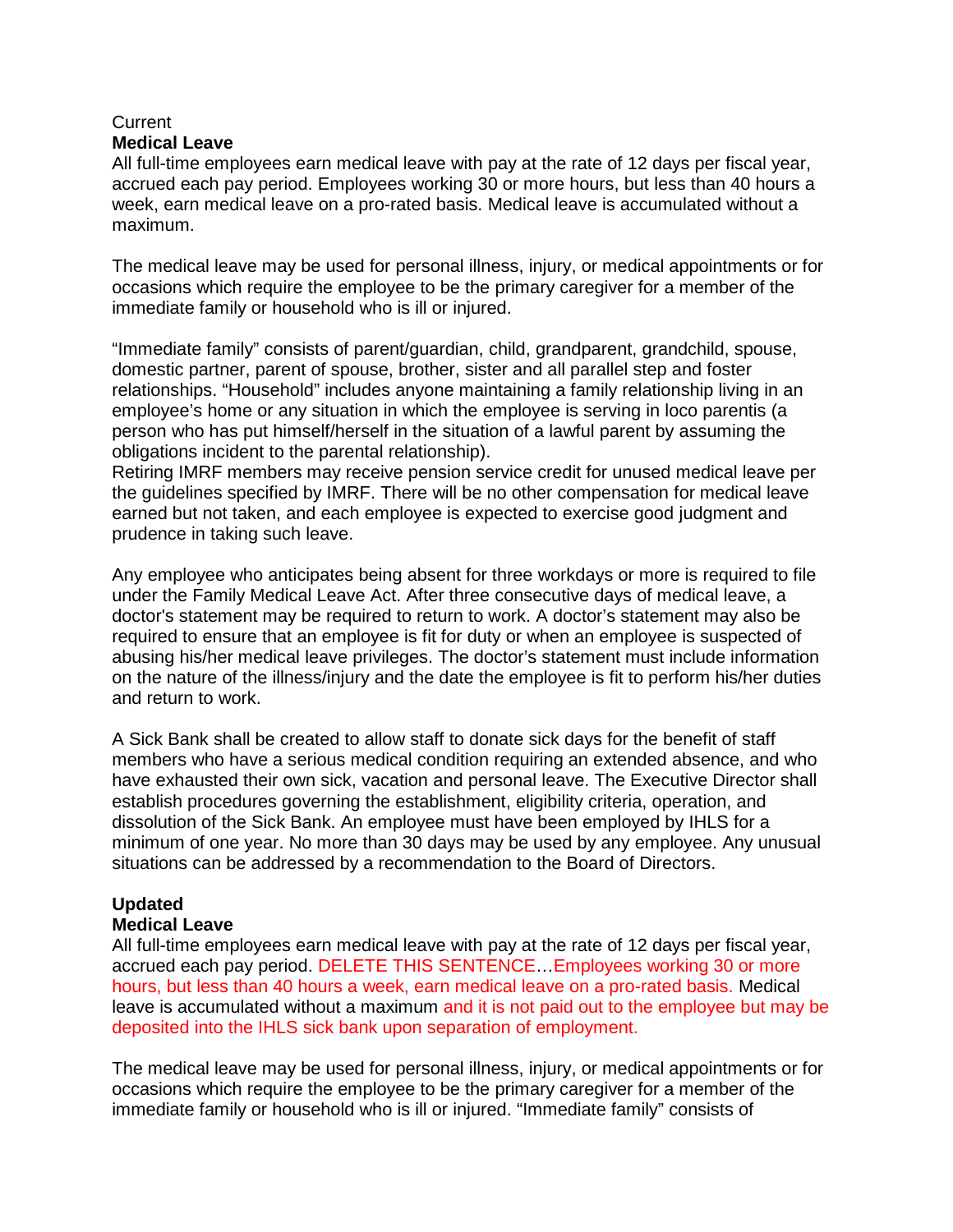parent/guardian, child, grandparent, grandchild, spouse, domestic partner, parent of spouse, brother, sister and all parallel step and foster relationships. "Household" includes anyone maintaining a family relationship living in an employee's home or any situation in which the employee is serving in loco parentis (a person who has put himself/herself in the situation of a lawful parent by assuming the obligations incident to the parental relationship).

Retiring IMRF members may receive pension service credit for unused medical leave per the guidelines specified by IMRF. Effective June 2014 **new** IMRF members do not have this option. There will be no other compensation for medical leave earned but not taken, and each employee is expected to exercise good judgment and prudence in taking such leave.

Any employee who anticipates being absent for three workdays or more is required to file under the Family Medical Leave Act. After three consecutive days of medical leave, a doctor's statement may be required to return to work. A doctor's statement may also be required to ensure that an employee is fit for duty or when an employee is suspected of abusing his/her medical leave privileges. The doctor's statement must include information on the nature of the illness/injury and the date the employee is fit to perform his/her duties and return to work.

#### **New**

#### Sick Bank

A Sick Bank shall be created for the benefit of staff members who have a serious medical condition requiring an extended absence, and who have exhausted their own sick, vacation and personal leave. Sick days can be donated by current employees or IHLS can credit unused sick days upon separation of employment. The Executive Director and the HR Representative shall establish procedures governing the eligibility criteria, operation, and dissolution of the Sick Bank.

Employees are allowed to donate up to 10 sick days per fiscal year. Upon separation of employment, IHLS may credit up to 50% of a former employee's unused sick days to the sick bank.

In order to be eligible to request days from the sick bank, the employee must have previously donated at least one day to the sick bank and been employed by IHLS for a minimum of one year. For employees who do not earn sick days, i.e. part-time employees, must be employed for one year but the donation requirement is waived. All sick days received are calculated to equal the same number of hours the employee is normally scheduled to work each day. No more than 30 days may be used by any employee.

Any unusual situations can be addressed by a recommendation to the Board of Directors.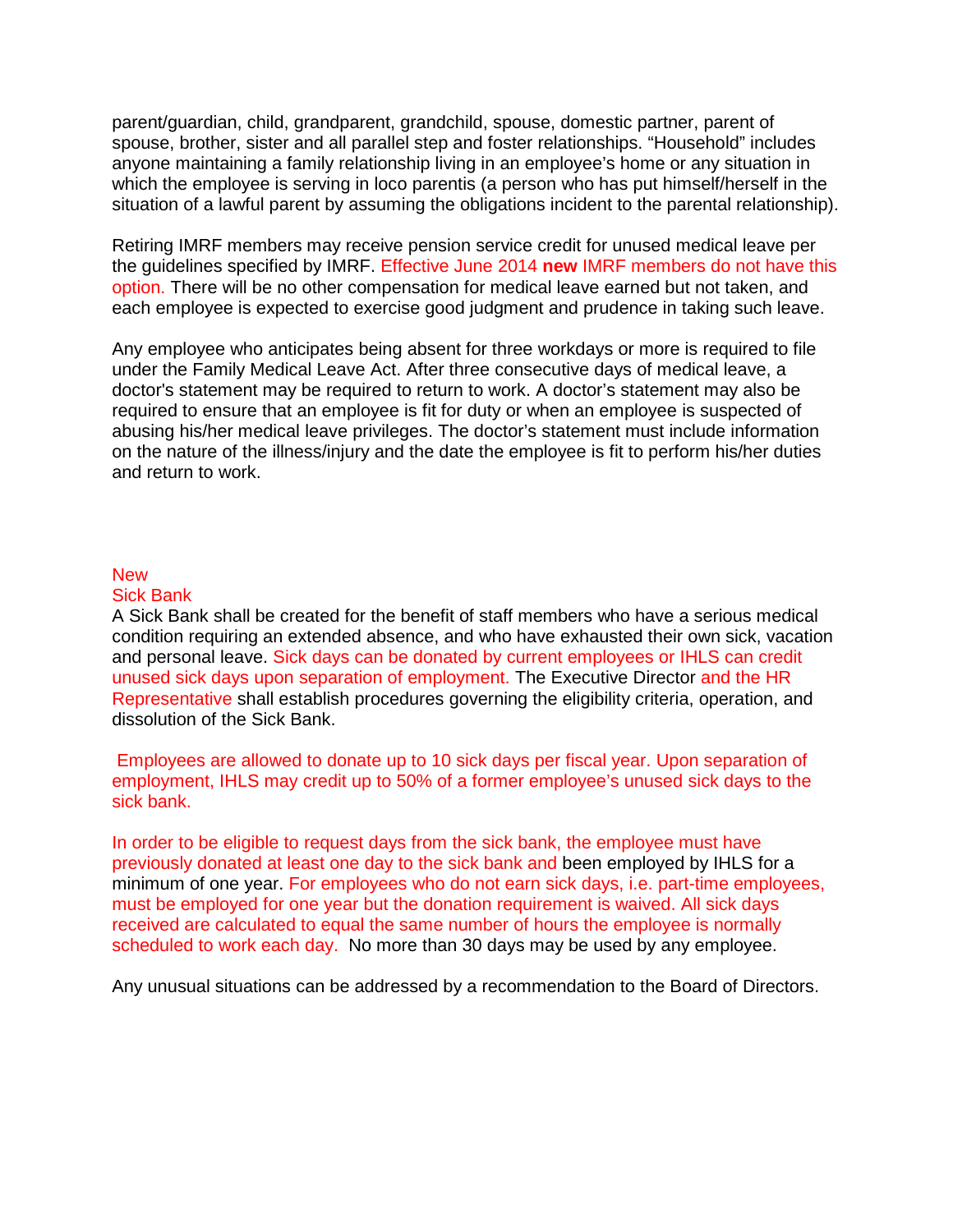#### **Current**

#### **Bereavement Leave**

Bereavement leave is allowed all employees working 30 or more hours a week as follows: A maximum of five scheduled workdays is available for the funeral and bereavement of a spouse, domestic partner, son, daughter, parent, sibling, grandchild, grandparent, other relative residing in the employee's household, and all parallel step, foster, and in-law relationships. "Household" includes anyone maintaining a family relationship living in an employee's home or any situation in which the employee is serving in loco parentis (a person who has put himself/herself in the situation of a lawful parent by assuming the obligations incident to the parental relationship). A Sick Bank shall be created to allow staff to donate sick days for the benefit of staff members who have a serious medical condition requiring an extended absence, and who have exhausted their own sick, vacation and personal leave. The Executive Director shall establish procedures governing the establishment, eligibility criteria, operation, and dissolution of the Sick Bank. An employee must have been employed by IHLS for a minimum of one year. No more than 30 days may be used by any employee. Any unusual situations can be addressed by a recommendation to the Board of Directors.

#### **Updated**

#### **Bereavement Leave**

Bereavement leave is allowed all employees DELETE THIS…working 30 or more hours a week as follows: A maximum of five scheduled workdays is available for the funeral and bereavement of a spouse, domestic partner, son, daughter, parent, sibling, grandchild, grandparent, aunt, uncle, other relative residing in the employee's household, and all parallel step, foster, and in-law relationships. "Household" includes anyone maintaining a family relationship living in an employee's home or any situation in which the employee is serving in loco parentis (a person who has put himself/herself in the situation of a lawful parent by assuming the obligations incident to the parental relationship).

#### **Current Holidays**

IHLS observes twelve paid holidays annually: New Year's Day; Martin Luther King, Jr. Day; Presidents Day; Memorial Day; Independence Day; Labor Day; Veterans Day; Thanksgiving Day and the day following; Christmas Eve Day, Christmas Day, and New Year's Eve. A holiday schedule is posted at the beginning of each calendar year.

All employees who regularly work 30 hours or more per week will receive holiday pay based on the number of hours paid during a regular work day.

To accommodate employees of varying religions, personal leave or vacation may be used to be absent during religious holidays.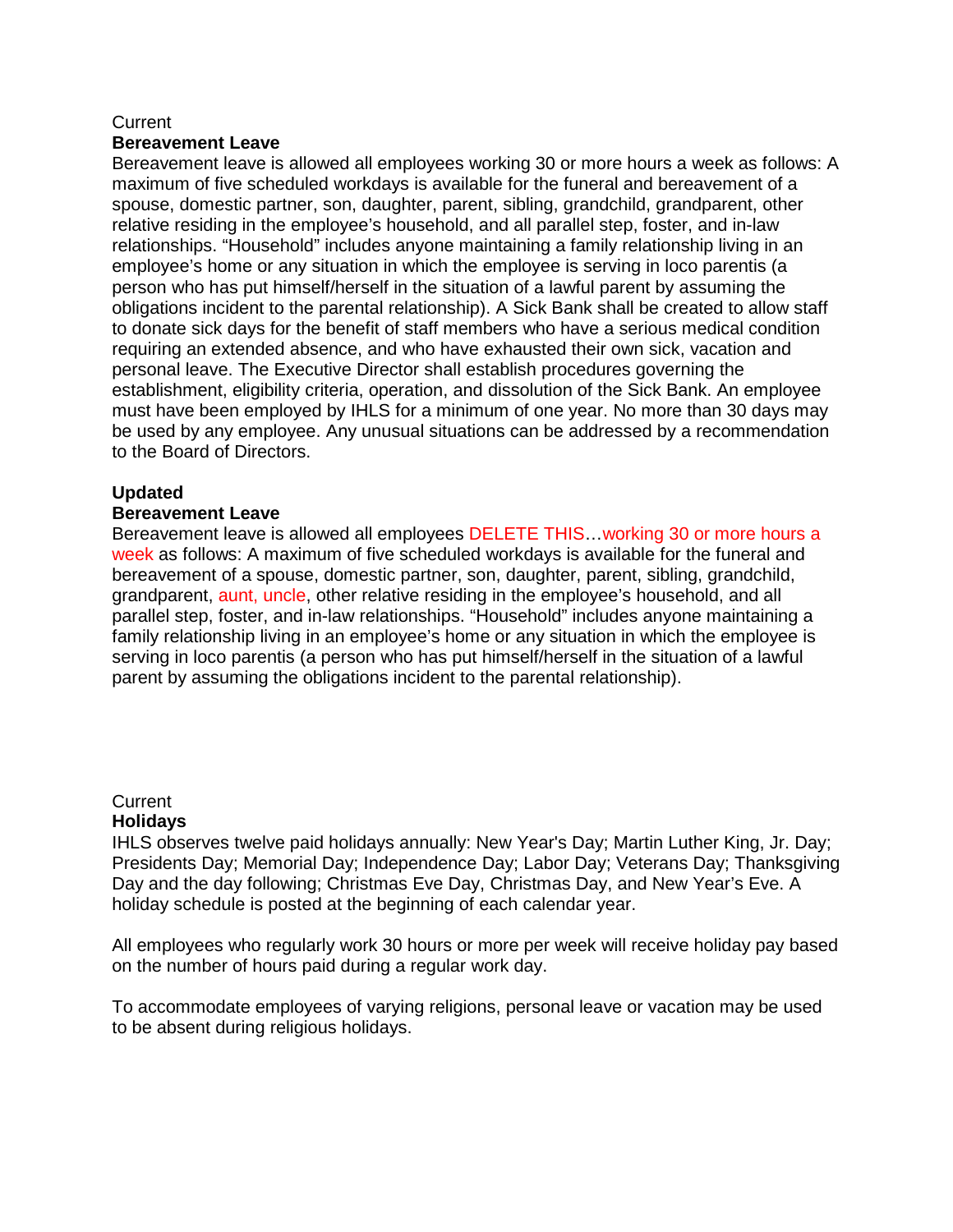#### **Updated Holidays**

IHLS observes twelve paid holidays annually: New Year's Day; Martin Luther King, Jr. Day; Presidents Day; Memorial Day; Independence Day; Labor Day; Veterans Day; Thanksgiving Day and the day following; Christmas Eve Day, Christmas Day, and New Year's Eve. A holiday schedule is posted at the beginning of each calendar year.

All employees who regularly work 40 hours will receive holiday pay based on the number of hours paid during a regular work day. In the event an employee works on a holiday, he/she may choose another day off in lieu of the scheduled holiday.

To accommodate employees of varying religions, personal leave or vacation may be used to be absent during religious holidays.

**New** Birthday Day

This benefit is only for part-time employees. After the 90-day probationary period, part-time employees can take their birthday off with pay equal to the same number of scheduled work hours for the day. The day off doesn't necessarily have to be on the actual birthday but it must be taken (with supervisor approval) before the next birthday or it is forfeited. Likewise if employment is terminated, the day is forfeited and no compensation shall be paid out to the employee.

#### **Current**

#### **Vacations**

Vacation time is provided for each employee who works 30 or more hours a week and who has completed the training period. Vacation time is accrued per pay date. Increases in vacation occur on the pay day following each employee's anniversary date.

Professional Staff earn 20 vacation days during for the first through 15th year of service. Beginning in the 16th year of service, professional employees earn one additional vacation day for each additional year of service until a maximum of 25 vacation days is attained, Support Staff earn 10 vacation days for the first year of service. One additional day of vacation is earned for each year of service until the employee reaches 20 vacation days (eleven years of service). After 20 years of service and thereafter, support staff earn 25 vacation days.

Vacation leave may be used in 15-minute increments. At no time may any employee accumulate more than 1.5 times the annual amount of vacation which would be paid upon termination. The detailed vacation schedule is contained in Appendix E.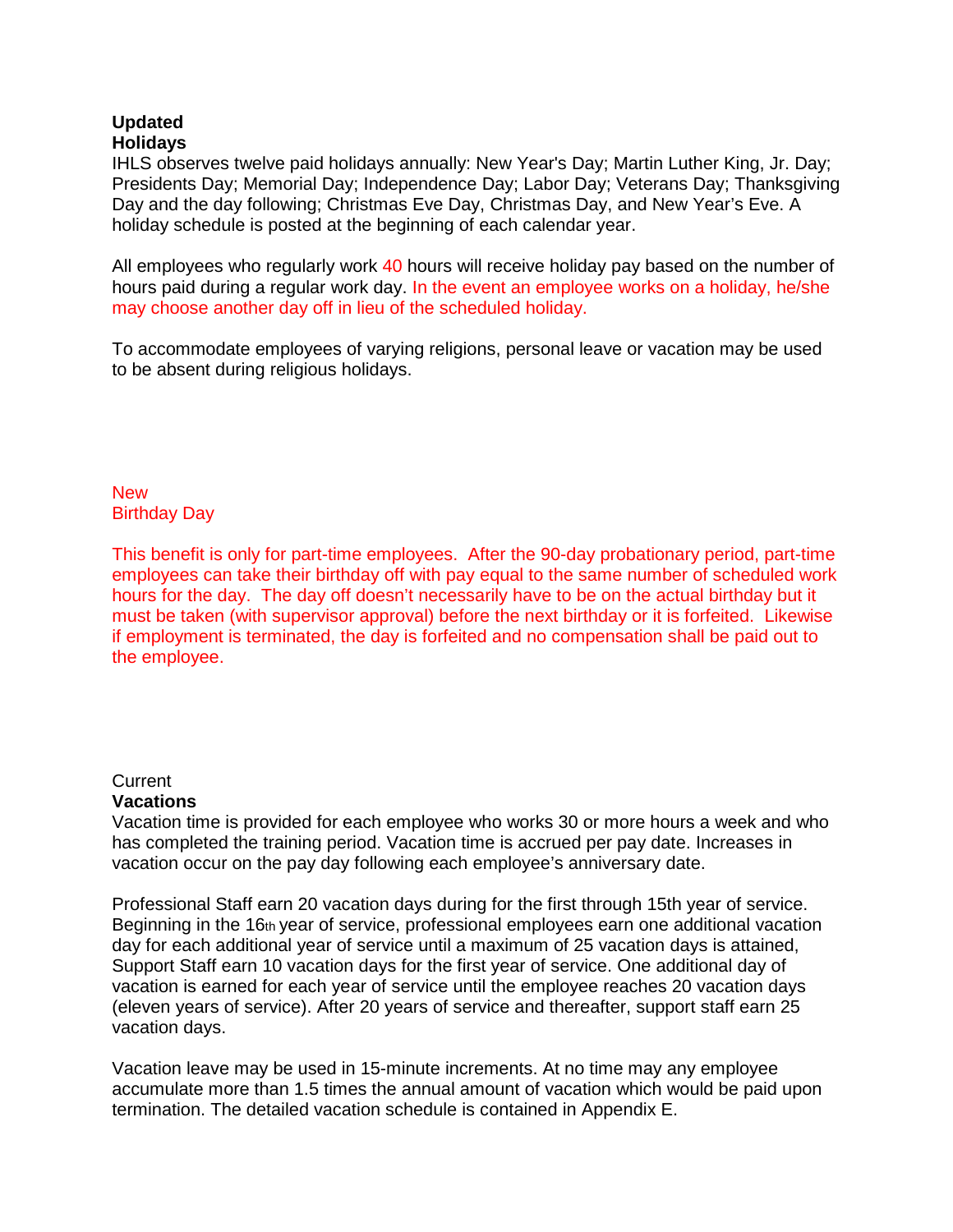#### **Updated Vacations**

Vacation time is provided for each employee who works 40 hours a week and who has completed the probationary period. Vacation time is accrued per pay date. Increases in vacation occur on the pay day following each employee's anniversary date.

Professional Staff earn 20 vacation days during for the first through 15th year of service. Beginning in the  $16<sub>th</sub>$  year of service, professional employees earn one additional vacation day for each additional year of service until a maximum of 25 vacation days is attained, Support Staff earn 10 vacation days for the first year of service. One additional day of vacation is earned for each year of service until the employee reaches 20 vacation days (eleven years of service). After 20 years of service and thereafter, support staff earn 25 vacation days.

Vacation leave may be used in 30-minute increments. Employees are not allowed to accumulate more than 2 times the annual amount of vacation which would be paid (at the employee's current rate of pay) upon termination. At the beginning of each fiscal year, any employees who has more vacation time, will lose any vacation time that is over their approved amount. No employee should ever have more than 50 vacation days at the beginning of any fiscal year.

Any exceptions to the policy must be approved (in writing) by the HR Representative or the Executive Director.

A detailed vacation schedule is contained in Appendix E.

## **Current**

#### **Personal Leave**

Employees working over 30 hours a week have three personal leave days off with pay per fiscal year. Employees hired after July 1 will receive personal days on a pro-rated basis on the first day of the month after 30 days of service.

Personal leave does not accumulate, and there is no compensation for unused time upon resignation/separation.

## **Updated**

#### **Personal Leave**

Employees who work 40 hours a week have three personal leave days off with pay per fiscal year. Employees hired after July 1 will receive personal days on a pro-rated basis on the first day of the month after 30 days of service.

Personal leave does not accumulate, and there is no compensation for unused time upon resignation/separation.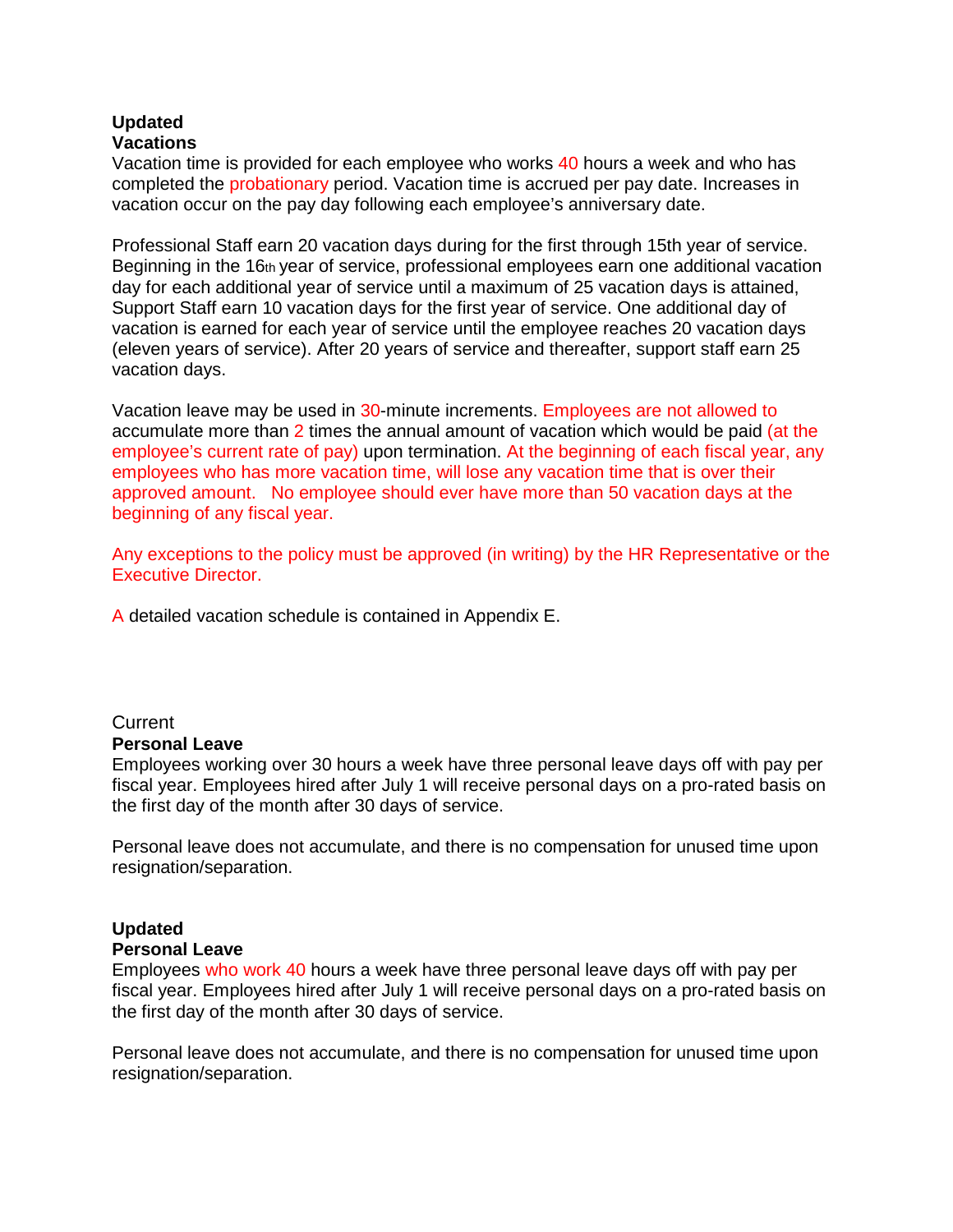#### **Current Unpaid Leave**

All questions regarding leaves of absence should be directed to the supervisor. Leave of Absence request forms are available from the Business Office.

## **Updated**

#### **Unpaid Leave**

All questions regarding leaves of absence should be directed to the supervisor and/or the HR Representative. Leave of Absence request forms are available on IHLS "Public-Drive" or in the Human Resources Office.

## **Current**

#### **Health Insurance**

IHLS intends to pay the premium for group health insurance (such as medical, dental and vision) for all employees who routinely work at least 30 or more hours per week. Coverage begins on the first day of employment and becomes effective per the terms of such enrollment period and completion of required documentation. Employees have the option to cover their eligible family dependents by paying the additional premiums themselves. A summary of the benefits covered can be obtained from the Business Office.

Each year IHLS will evaluate health insurance options with the intent of providing the best possible health insurance within available financial resources. In the event that IHLS cannot pay the entire cost of the premiums for medical insurance, employees may be asked to share in that cost.

## **Updated**

#### **Health Insurance**

IHLS intends to pay the premium for group health insurance (such as medical, dental and vision) for all employees who routinely work 40 hours per week. Coverage begins on the first day of employment and becomes effective per the terms of such enrollment period and completion of required documentation. Employees have the option to cover their eligible family dependents by paying the additional premiums themselves. A summary of the benefits covered can be obtained from IHLS "Public-Drive" or the Human Resources Office.

Each year IHLS will evaluate health insurance options with the intent of providing the best possible health insurance within available financial resources. In the event that IHLS cannot pay the entire cost of the premiums for medical insurance, employees will be asked to share in that cost.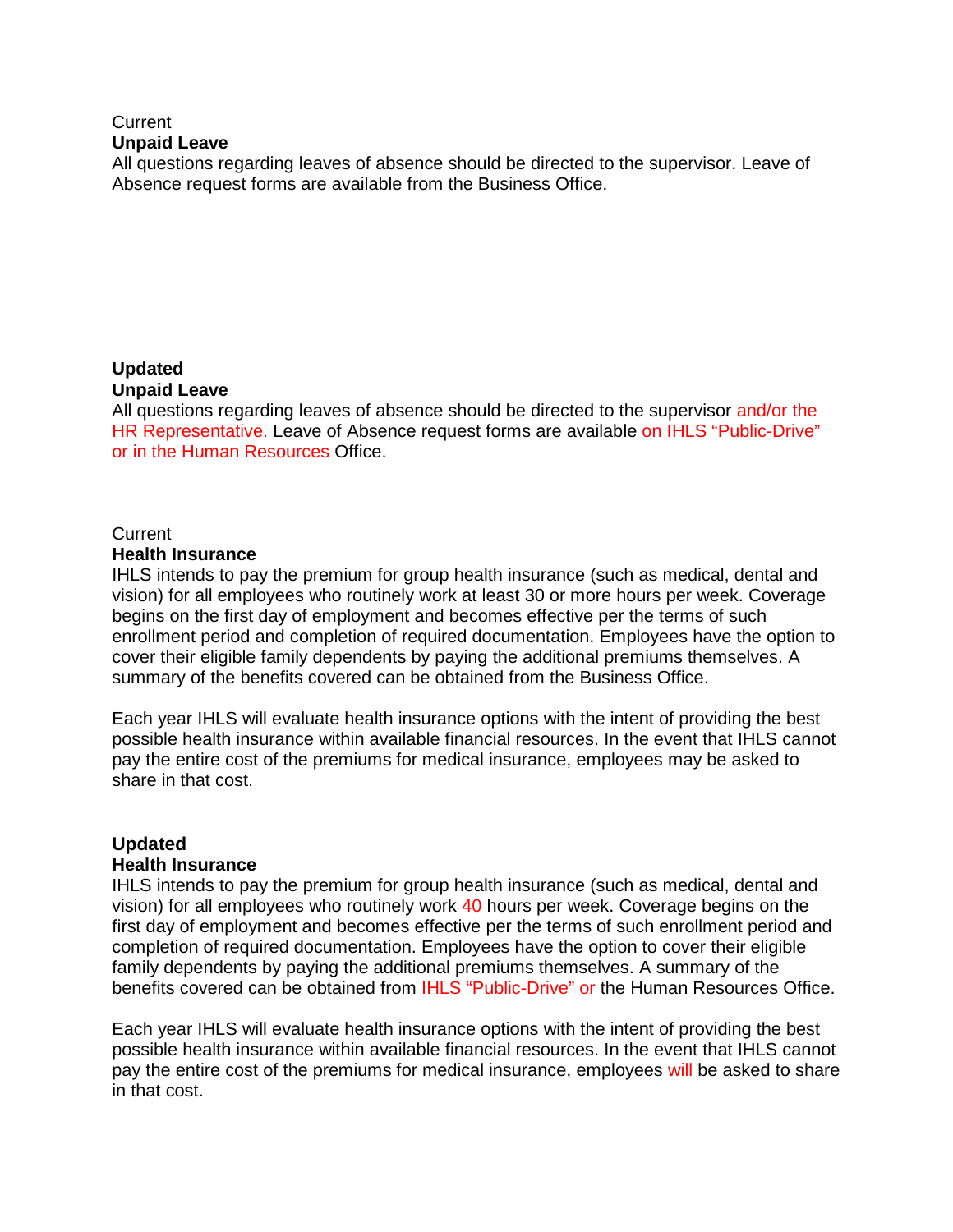### **Current Life Insurance**

Term life insurance will be provided by IHLS to each employee working 30 or more hours a week. Each year IHLS will evaluate life insurance options. In the event that IHLS cannot pay the entire cost of the premiums for life insurance, employees may be asked to share in that cost.

## **Updated Life Insurance**

Term life insurance will be provided by IHLS to each employee working 40 hours a week. Each year IHLS will evaluate life insurance options. In the event that IHLS cannot pay the entire cost of the premiums for life insurance, employees will be asked to share in that cost.

## **Current**

## **Employee Assistance Program (EAP)**

An Employee Assistance Program will be available to employees working 30 or more hours a week at the expense of IHLS. The EAP program is designed to assist employees in dealing with personal problems that might adversely impact their work performance, health, and well-being. EAP services generally include assessments, short-term counseling, and referral services for employees and their household members. Any information or issues shared by an employee with an EAP representative will be kept completely confidential unless the employee provides permission to share such information.

Each year IHLS will evaluate its financial situation. In the event that IHLS cannot pay the entire cost of an EAP program, employees may be asked to share in that cost.

## **Updated**

## **Employee Assistance Program (EAP)**

An Employee Assistance Program will be available to all employees at the expense of IHLS. The EAP program is designed to assist employees in dealing with personal problems that might adversely impact their work performance, health, and well-being. EAP services generally include assessments, short-term counseling, and referral services for employees and their household members. Any information or issues shared by an employee with an EAP representative will be kept completely confidential unless the employee provides permission to share such information.

Each year IHLS will evaluate its financial situation. In the event that IHLS cannot pay the entire cost of an EAP program, employees will be asked to share in that cost.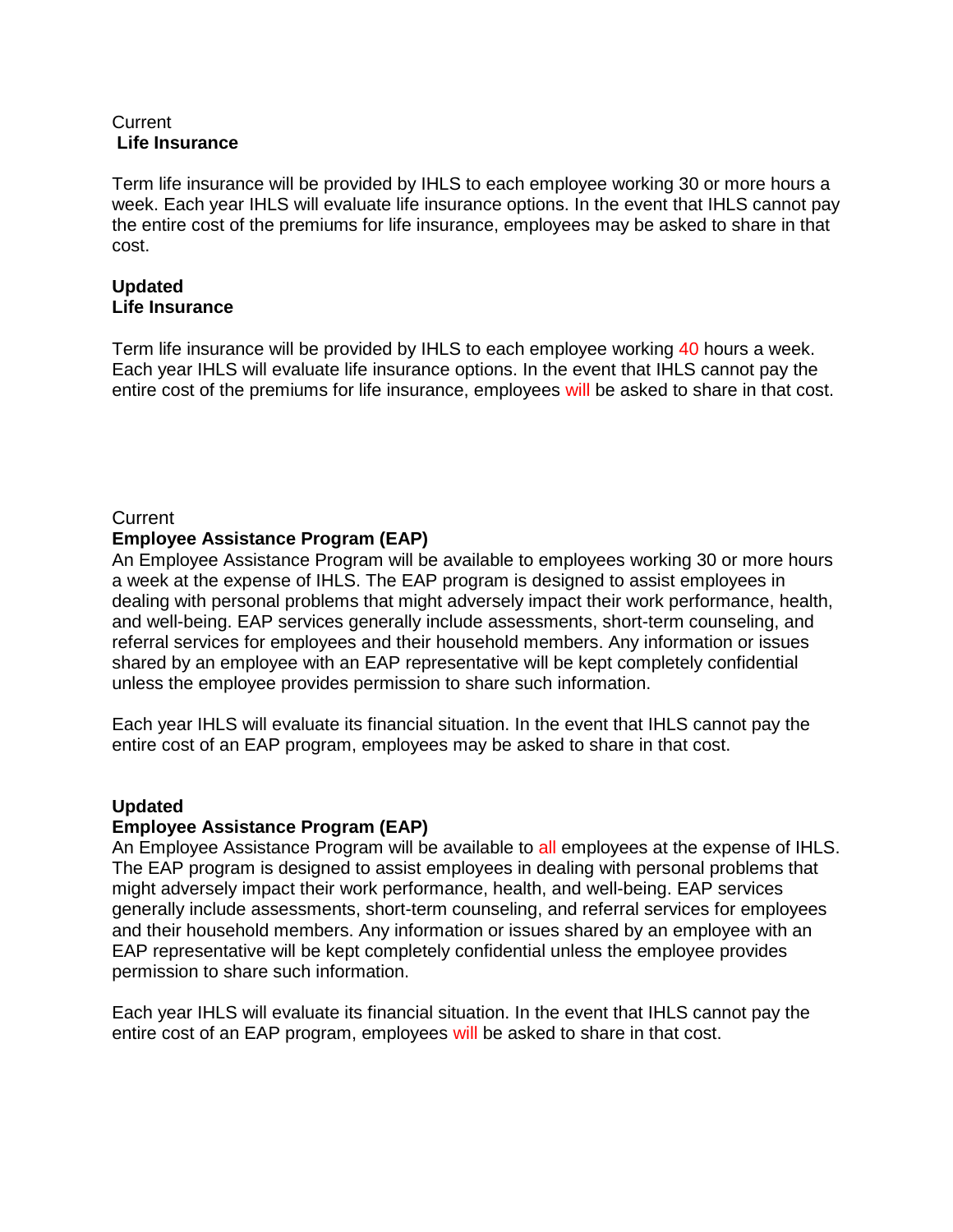## **Current**

## **Hotel**

Actual costs for hotel and motel accommodations, including taxes and reasonable tips, are limited to the minimum number of nights required to conduct IHLS business at the average single room rate of adequate hotel or motel accommodations nearest the destination. Rates cannot exceed the maximum per diem rates determined by the United States Internal Revenue Service. These rates can be obtained at

http://www.gsa.gov/portal/category/100120, and then selecting the year, the state, and the destination city or the zip code. If an employee's spouse or other family members share lodging, the employee must pay any differences.

#### **Updated Hotel**

Actual costs for hotel and motel accommodations, including taxes and reasonable tips, are limited to the minimum number of nights required to conduct IHLS business at the average single room rate of adequate hotel or motel accommodations nearest the destination. Employees are allowed to have single rooms without a roommate. Rates cannot exceed the maximum per diem rates determined by the United States Internal Revenue Service.

These rates can be obtained at http://www.gsa.gov/portal/category/100120, and then selecting the year, the state, and the destination city or the zip code. If an employee's spouse or other family members share lodging, the employee must pay any differences.

**Current Employee Respect and Behavior --ok**

(ADD) **IHLS has a zero tolerance for bullying, discrimination, violence and sexual harassment behaviors.**

### **Current Drug Free Workplace**

IHLS adheres to the Illinois Drug Free Workplace Act (30 ILCS 580). Drug and alcohol abuse may also be a violation of criminal law. Employees are hereby notified that the unlawful manufacture, distribution, sale, possession, or use of a controlled substance, including cannabis, is prohibited in the IHLS workplace. The manufacture, distribution, sale, possession, or use of illegal look-alike drugs and drug paraphernalia, and the consumption of alcoholic beverages is also not permitted in the IHLS workplace.

The Executive Director will establish a drug and alcohol free awareness program to inform the employees about the dangers of drug abuse and alcohol use in the workplace, the drug free workplace policy, available resources for counseling, rehabilitation, and employee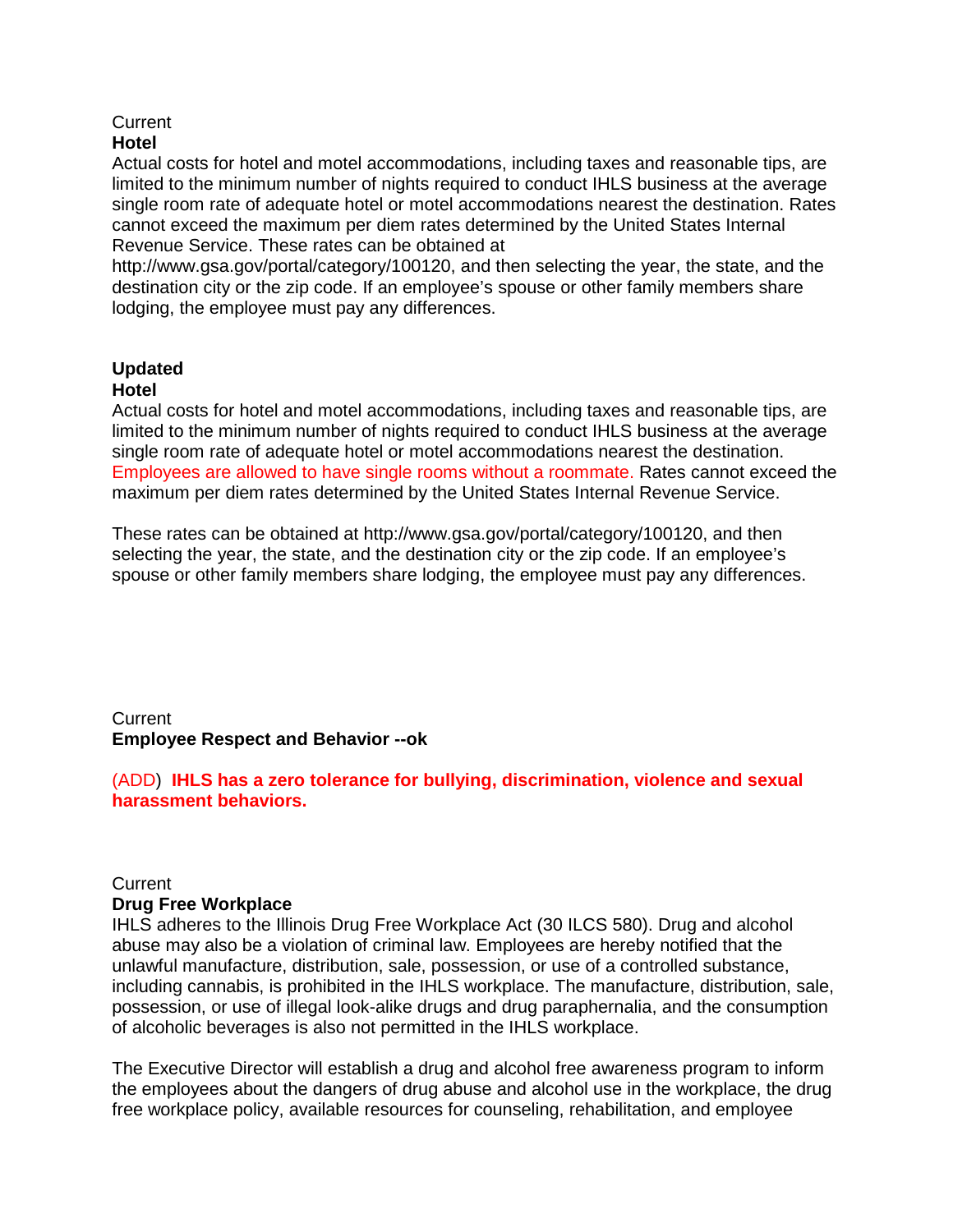assistance programs, and penalties that may be imposed upon employees for drug or alcohol violations. Each employee will be given a copy of the Drug Free Workplace policy. A copy of the policy is also posted in prominent places.

As a condition of employment, employees must abide by the terms of this policy and shall notify the Executive Director of any criminal drug statute conviction for a drug violation. Such notification shall occur no later than five (5) days after such conviction.

Any employee found in violation of this policy will be subject to disciplinary action, up to and including termination of employment, and notification to the applicable law enforcement agencies. Depending on the circumstances, the Executive Director may impose other sanctions and require the satisfactory participation in a drug abuse assistance or rehabilitation program. The Executive Director may refer the employee to EAP for assistance in selecting a course of action in the event drug counseling, treatment, and rehabilitation are chosen.

Any employee who suspects that another employee is violating the Drug Free Workplace Policy, or who desires counseling on coping with potential alcohol or drug abuse, is strongly urged to contact the Executive Director.

#### **Updated**

#### **Drug Free Workplace**

IHLS adheres to the Illinois Drug Free Workplace Act (30 ILCS 580). Any applicant offered a position will be required to submit and successfully complete a pre-employment drug screen prior to beginning employment with IHLS.

Drug and alcohol abuse may also be a violation of criminal law. Employees are hereby notified that the unlawful manufacture, distribution, sale, possession, or use of a controlled substance, including cannabis, is prohibited in the IHLS workplace. The manufacture, distribution, sale, possession, or use of illegal look-alike drugs and drug paraphernalia, and the consumption of alcoholic beverages is also not permitted in the IHLS workplace. The Executive Director and the HR Representative will establish a drug and alcohol free awareness program to inform the employees about the dangers of drug abuse and alcohol use in the workplace, the drug free workplace policy, available resources for counseling, rehabilitation, and employee assistance programs, and penalties that may be imposed upon employees for drug or alcohol violations. Each employee will be given a copy of the Drug Free Workplace policy. A copy of the policy is also posted in prominent places.

As a condition of employment, employees must abide by the terms of this policy and shall notify the Executive Director or the HR Representative of any criminal drug statute conviction for a drug violation. Such notification shall occur no later than five (5) days after such conviction.

Any employee found in violation of this policy will be subject to disciplinary action, up to and including termination of employment, and notification to the applicable law enforcement agencies. Depending on the circumstances, the Executive Director or the HR Representative may impose other sanctions and require the satisfactory participation in a drug abuse assistance or rehabilitation program. The Executive Director or the HR